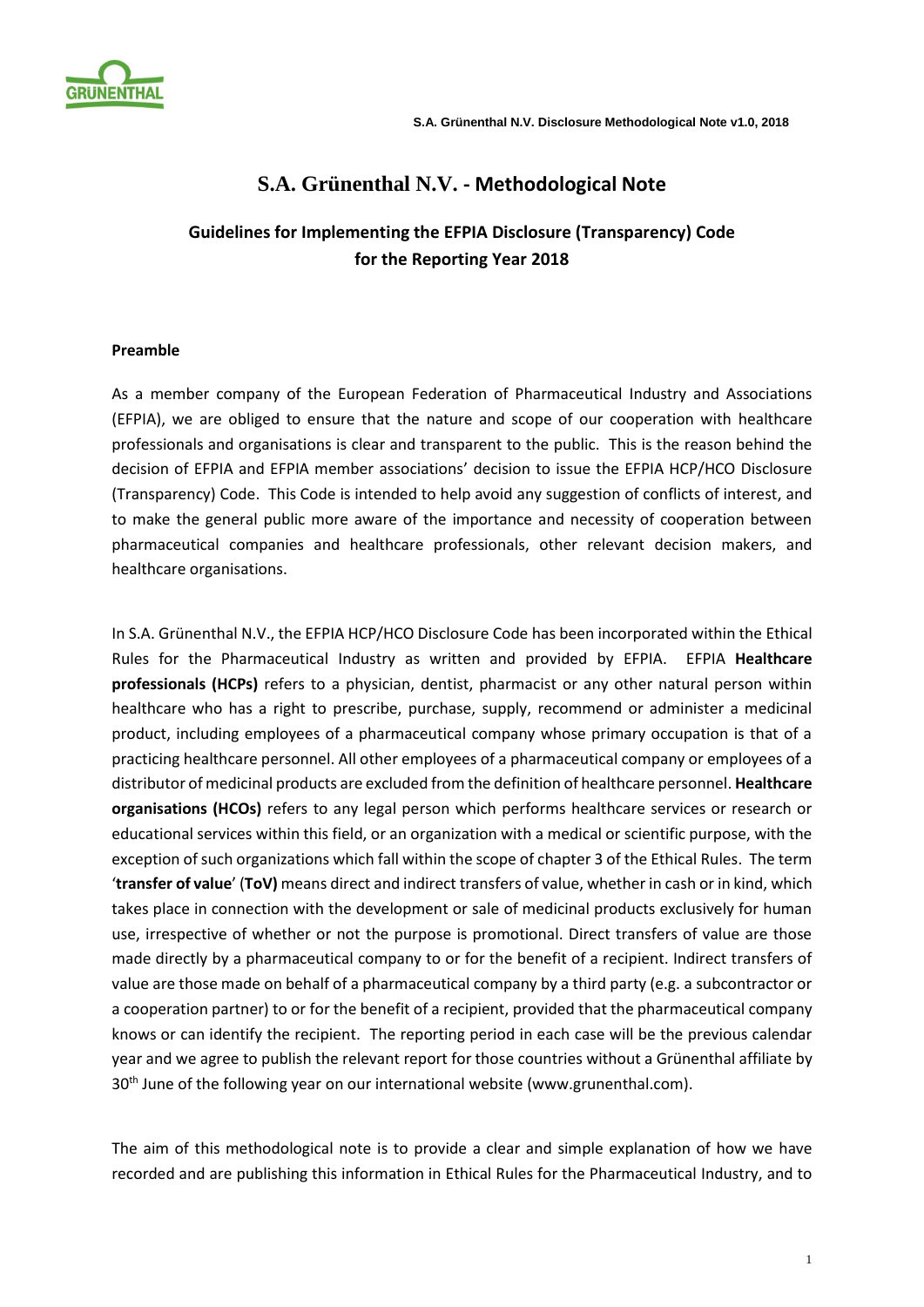

#### **S.A. Grünenthal N.V. Disclosure Methodological Note v1.0, 2018**

thereby provide a basic framework for interpreting our report. In particular, we would like to outline the underlying methodology we have applied, and explain specific issues as to how this applies to our published information. In the event of any doubt over whether the details of any specific ToV need to be published, we have assumed in the interests of transparency that such details should be published. We have only refrained from publishing the details of those ToV where this is clearly not required by EFPIA.

This guideline is structured as follows: Each question is followed by an explanation and/or an example scenario, and specific details of how we have complied with the requirements set out in the EFPIA Ethical Rules for the Pharmaceutical Industry.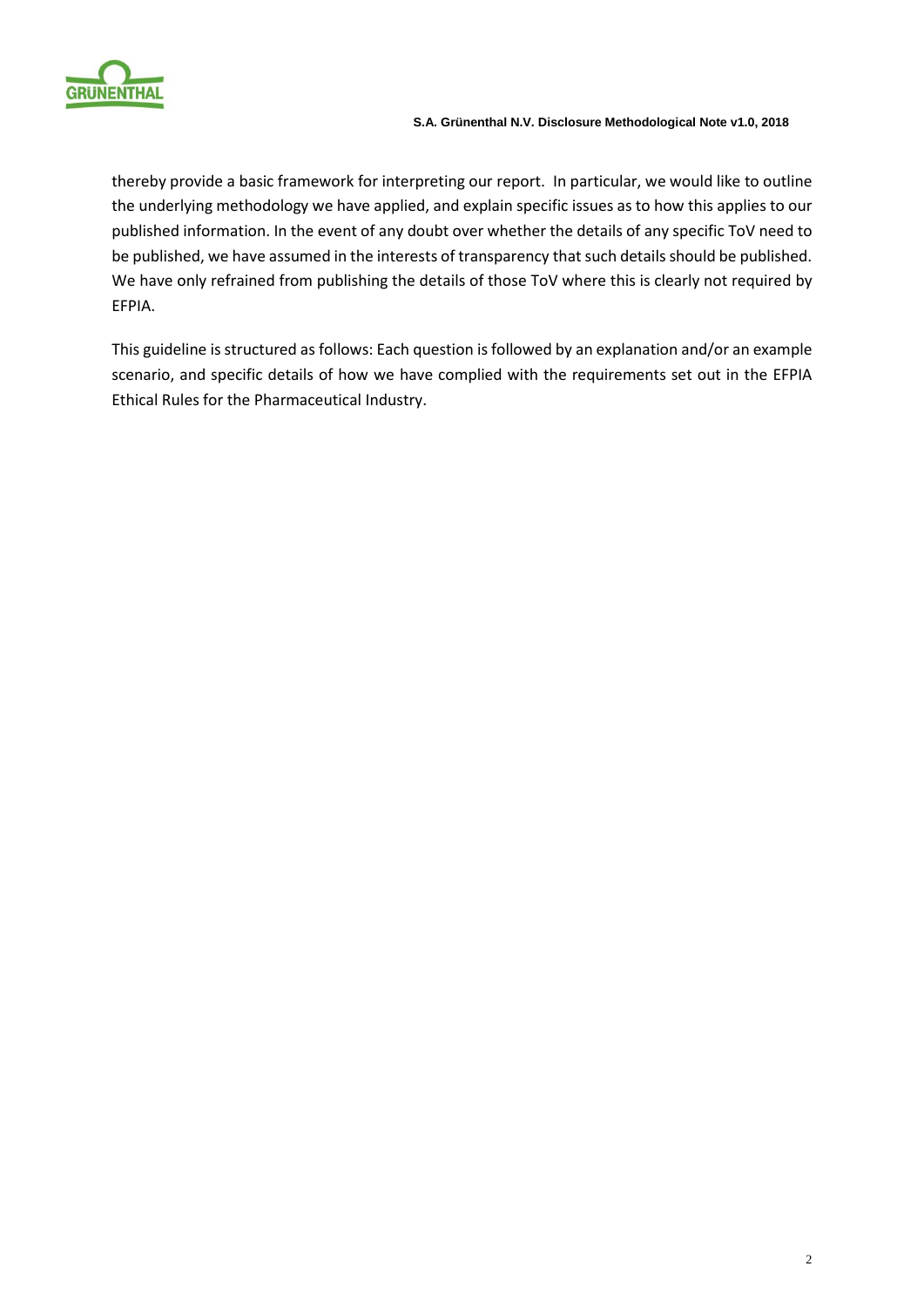

# **CONTENTS**

| 1. |                                                                                 |
|----|---------------------------------------------------------------------------------|
| 2. |                                                                                 |
| 3. |                                                                                 |
|    |                                                                                 |
| 1. |                                                                                 |
| 2. |                                                                                 |
| 3. |                                                                                 |
| 4. |                                                                                 |
| 5. |                                                                                 |
| 6. |                                                                                 |
|    | Recording of ToVs granted to universities and other educational establishments9 |
| 8. |                                                                                 |
| 9. |                                                                                 |
|    |                                                                                 |
| 1. |                                                                                 |
| 2. | Continuous professional development events - definition11                       |
| 3. | Continuous professional development events - registration fees11                |
| 4. | Continuous professional development events - travel and accommodation           |
| 5. | Continuous professional development events - organisation by an events          |
| 6. | Continuous professional development events - costs for internal events 12       |
| 7. |                                                                                 |
| 8. | Service and consultancy fees - reimbursement of expenses  13                    |
| 9. |                                                                                 |
|    |                                                                                 |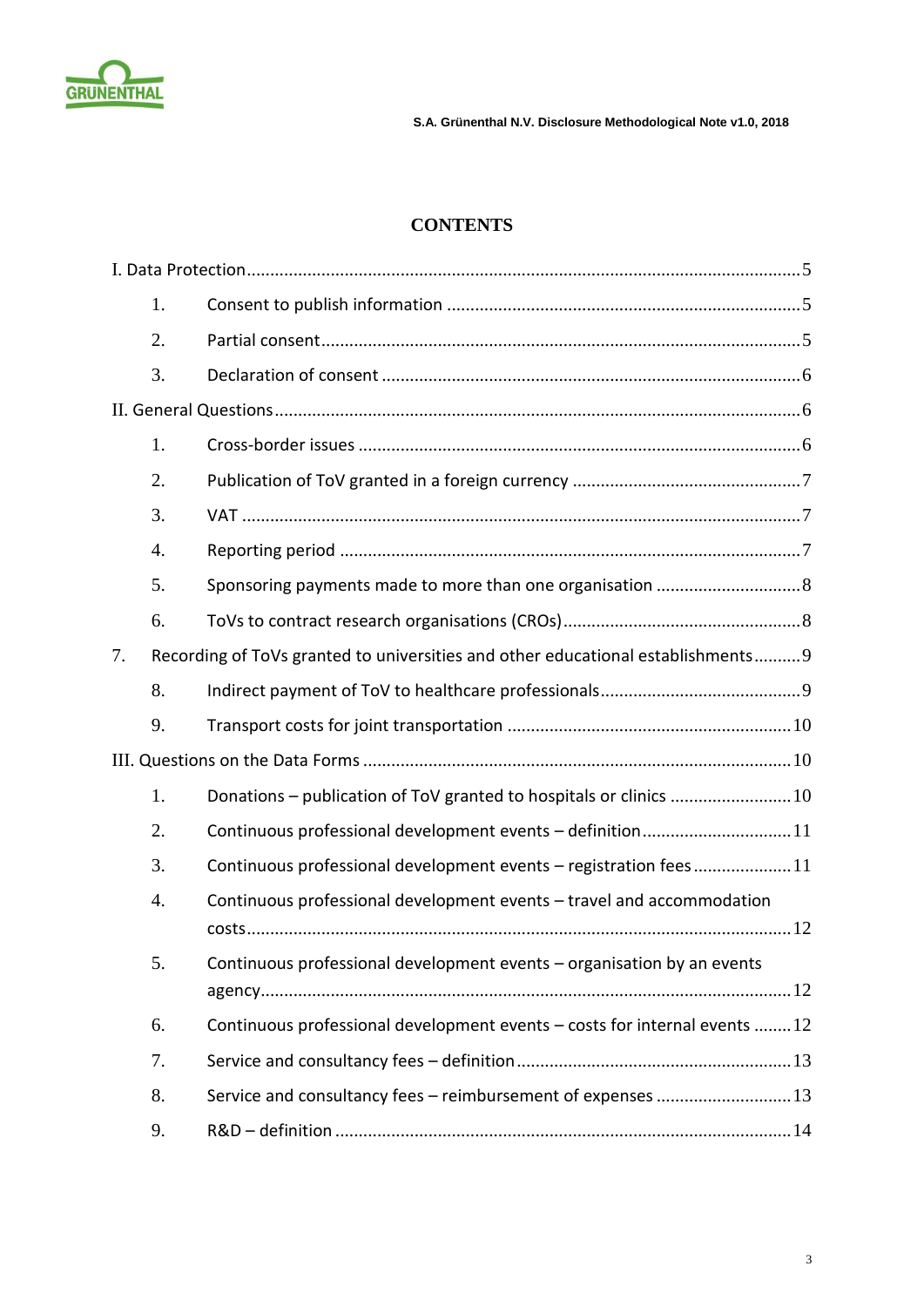

 **S.A. Grünenthal N.V. Disclosure Methodological Note v1.0, 2018**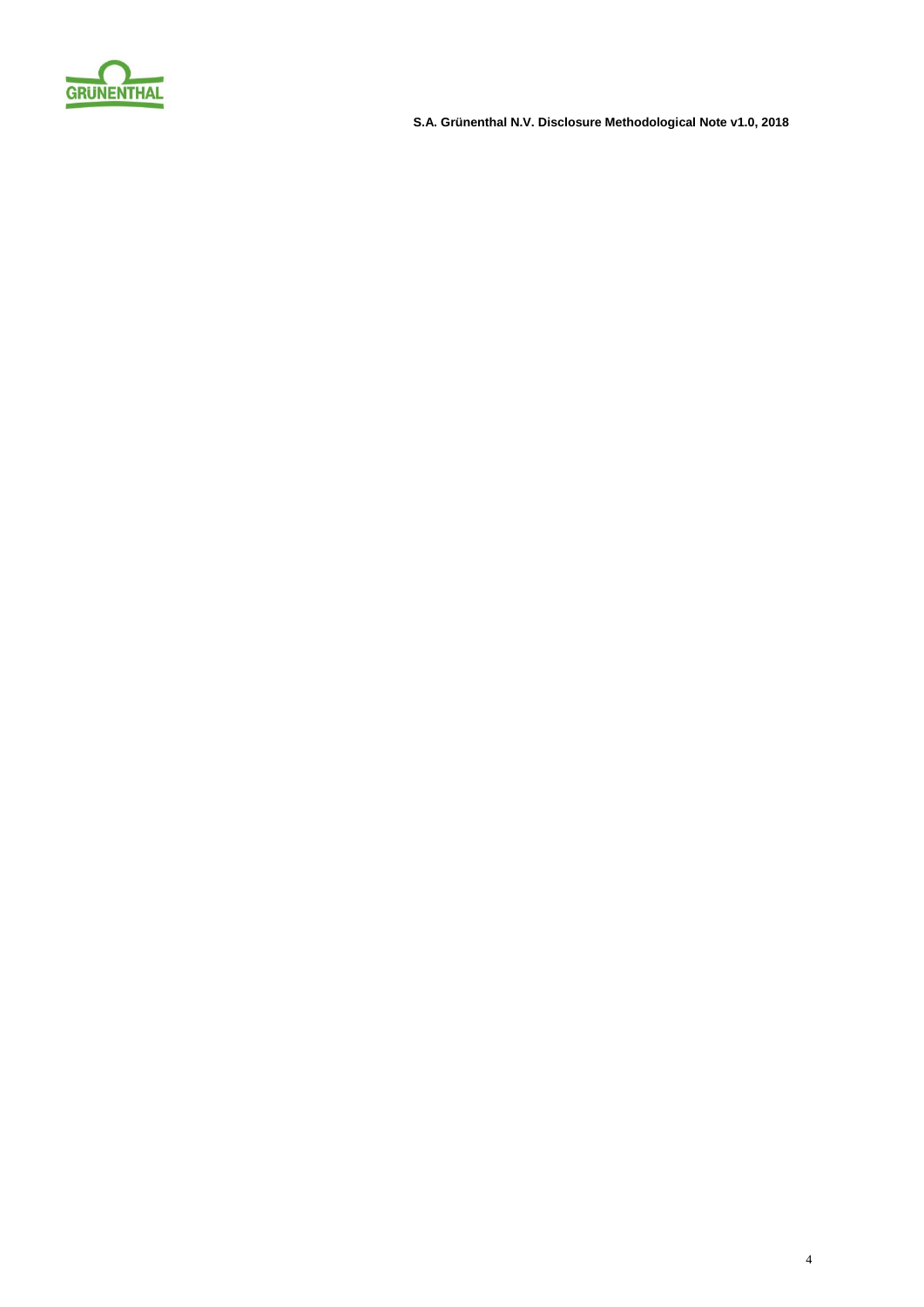

## <span id="page-4-0"></span>**I. DATA PROTECTION**

### <span id="page-4-1"></span>1. **Consent to publish information**

1.1 **Question**

# *How important is the permission from the healthcare professionals or organisations concerned in terms of publishing the information?*

### 1.2 **Legal background**

Every individual person is entitled by law to protection of data relating to them. This basic right covers the recording, processing and dissemination of any personal information, whereby any of these shall require the specific consent of the person affected. There are strict requirements for any such consent – it must be explicit, it needs to be visually highlighted in any contractual texts or similar documents and must be clearly and transparently worded. Data protection legislation does not apply to organisations therefore consent to disclose has not been obtained from healthcare organisations.

# 1.3 **Our approach**

We require all healthcare professionals to indicate their consent for us to publish details of any ToV they receive from us when engaging services from said individuals. If consent is denied, we publish the total value of the ToV without specifying the name of the recipient as part of an aggregate disclosure. If consent is revoked after publication of data, we will adjust the published report within 10 working days.

# <span id="page-4-2"></span>2. **Partial consent**

#### 2.1 **Question**

*When a healthcare professional only agrees to publication of some of the relevant information, despite our efforts to obtain full consent, what is reported?*

## 2.2 **Example**

This situation may arise, for instance, where the healthcare professional agrees to the publication of details of some consultancy fees but not others.

#### 2.3 **Our approach**

If only partial consent to publication is given, all ToVs provided to that individual in the stated reporting period are disclosed as an aggregate disclosure.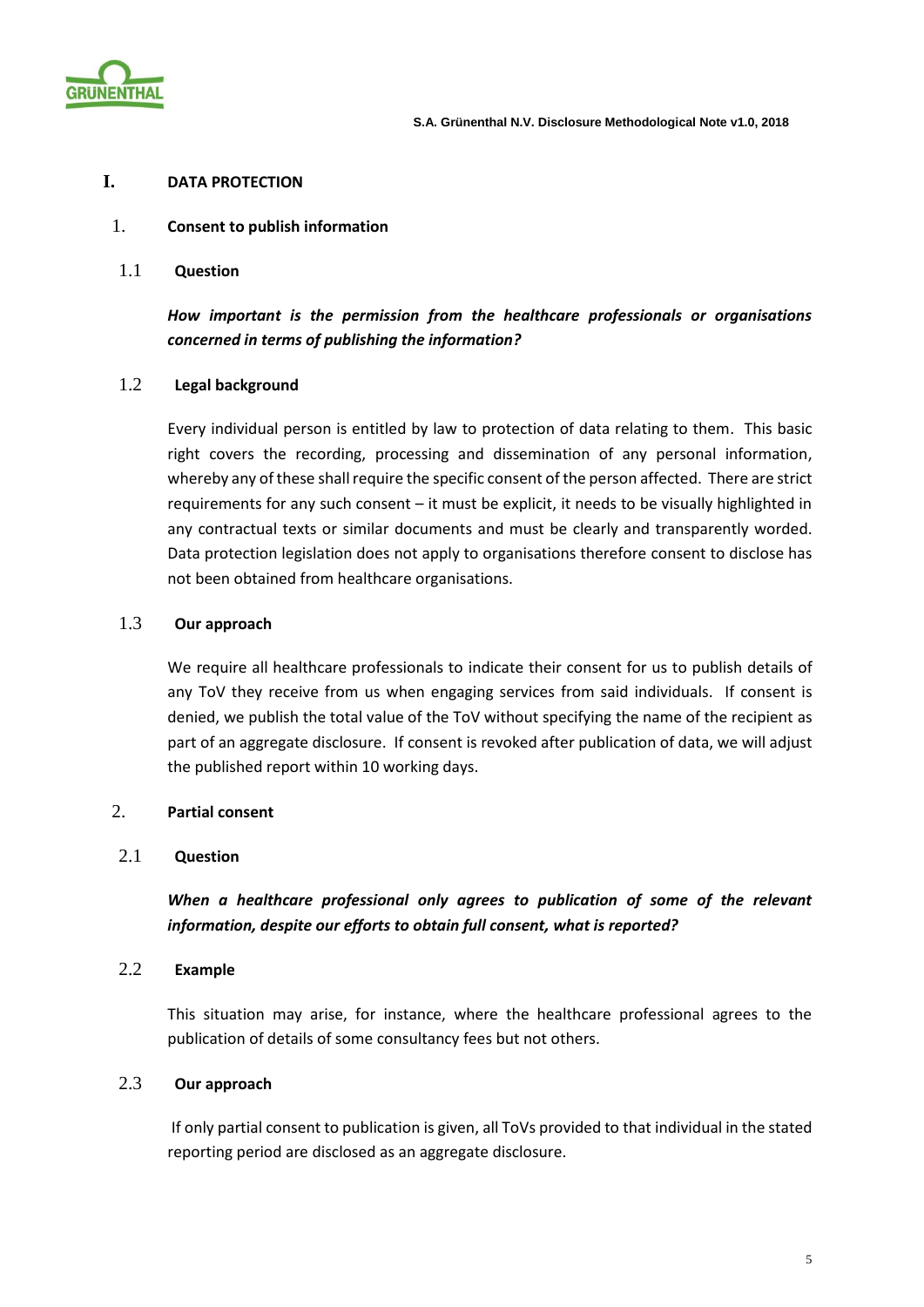

#### <span id="page-5-0"></span>3. **Declaration of consent**

#### 3.1 **Question**

*What sort of declaration of consent is our data processing based on?*

### 3.2 **Our approach**

All HCPs whose main address is in Sweden and who receive a ToV from Grünenthal are requested to provide consent to disclose details of any ToV they receive from us. This is done as part of a written agreement that both parties agree to. HCPs may withhold their consent at the point of request, or they may subsequently revoke their consent where previously granted.

### <span id="page-5-1"></span>**II. GENERAL QUESTIONS**

#### <span id="page-5-2"></span>1. **Cross-border issues**

#### 1.1 **Questions**

*When we provide ToVs to a healthcare professional or organisation based in another European state without a Grünenthal affiliate operating in it, how is this reported?*

#### 1.2 **Examples**

A cross-border situation exists when the pecuniary ToV is granted in a country other than the country in which the healthcare professional or organisation is based, has their practice or main office. This sort of situation includes those cases where we, as a SE-based subsidiary of the Grünenthal Group commission a consultancy agreement with a doctor based in Italy.

### 1.3 **Our approach**

Any pecuniary ToV which any subsidiary of Grünenthal Group grant to healthcare professionals or organisations based in another *European member state* our capacity as a SE subsidiary of the Grünenthal Group is published by our affiliated company based in that country. In the example given above, this would be our Italian affiliate. In the event that we do not have a local affiliate in the country that a recipient healthcare professional is based, we will publish the information on our international website (www.transparency.grunenthal.com).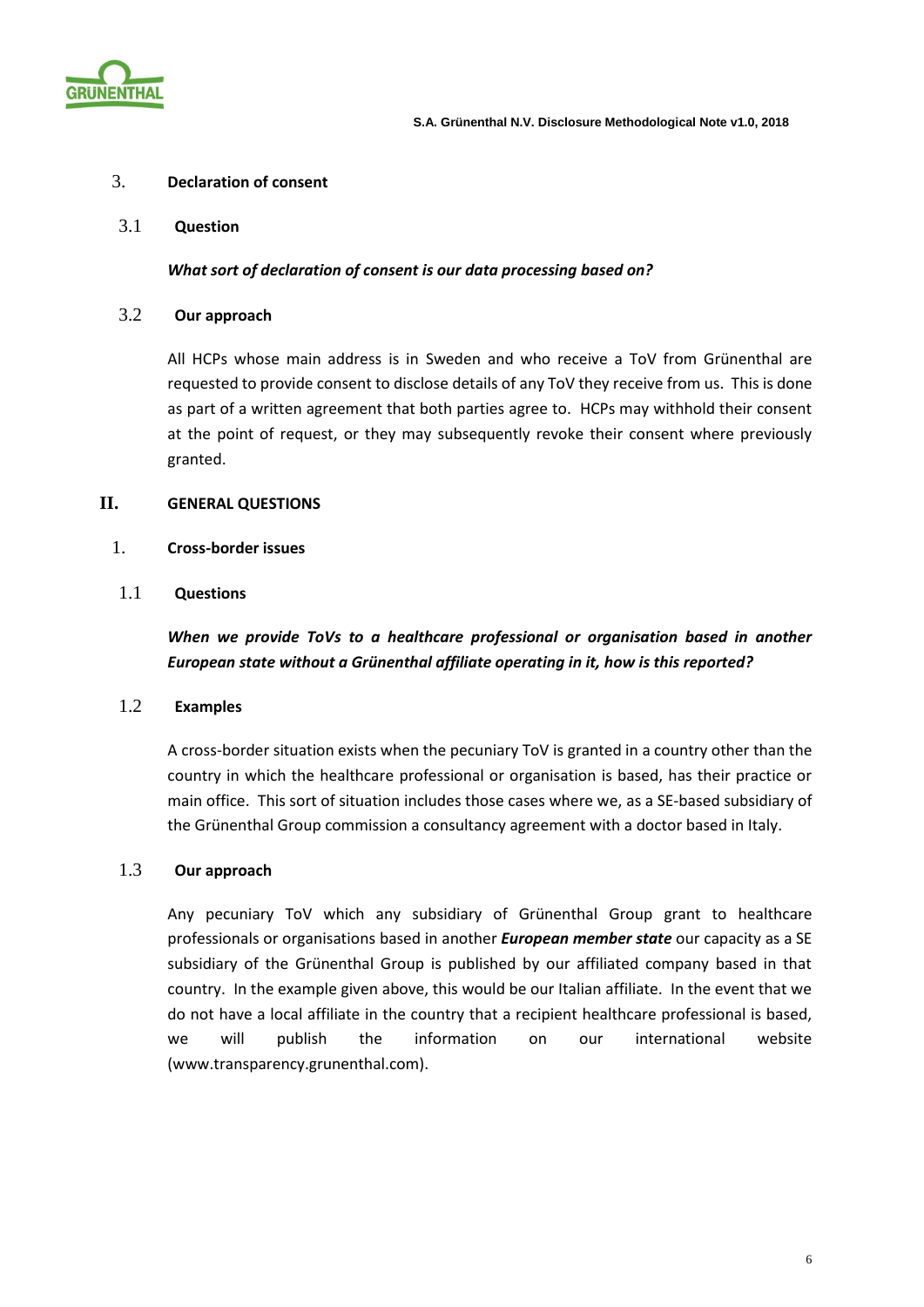

## <span id="page-6-0"></span>2. **Publication of ToV granted in a foreign currency**

### 2.1 **Question**

*What do we do when the ToV is granted in any currency other than SEK?*

## 2.2 **Example**

A doctor based in Sweden receives a consultancy fee for providing services in Germany, and the fee is paid in Euros.

### 2.3 **Our approach**

All ToV specified in our report is published in the denomination of the local currency of the respective country. If the original payment was not made in local currency, we convert the amount using the average exchange for the month in which the ToV was paid (applicable for grants and donations as well as fees), or for the month when the meeting was held (related costs e.g. registration, travel and accommodation costs).

In case of R&D related activities where the original payment was not made in local currency, we convert the amount using the average exchange of the year in which the ToV was paid.

#### <span id="page-6-1"></span>3. **VAT**

# 3.1 **Question**

# *Do the figures we publish indicate VAT?*

# 3.2 **Background**

The EFPIA Disclosure Code permits publication of gross or net figures (i.e. including or excluding VAT).

# 3.3 **Our approach**

We publish the ToVs paid to individuals after any applicable deductions have been made, and ToVs paid to healthcare organisations as gross amounts, i.e. inclusive of VAT.

# <span id="page-6-2"></span>4. **Reporting period**

# 4.1 **Question**

*If more than one reporting period is applicable in association with a ToV, how is this reported?*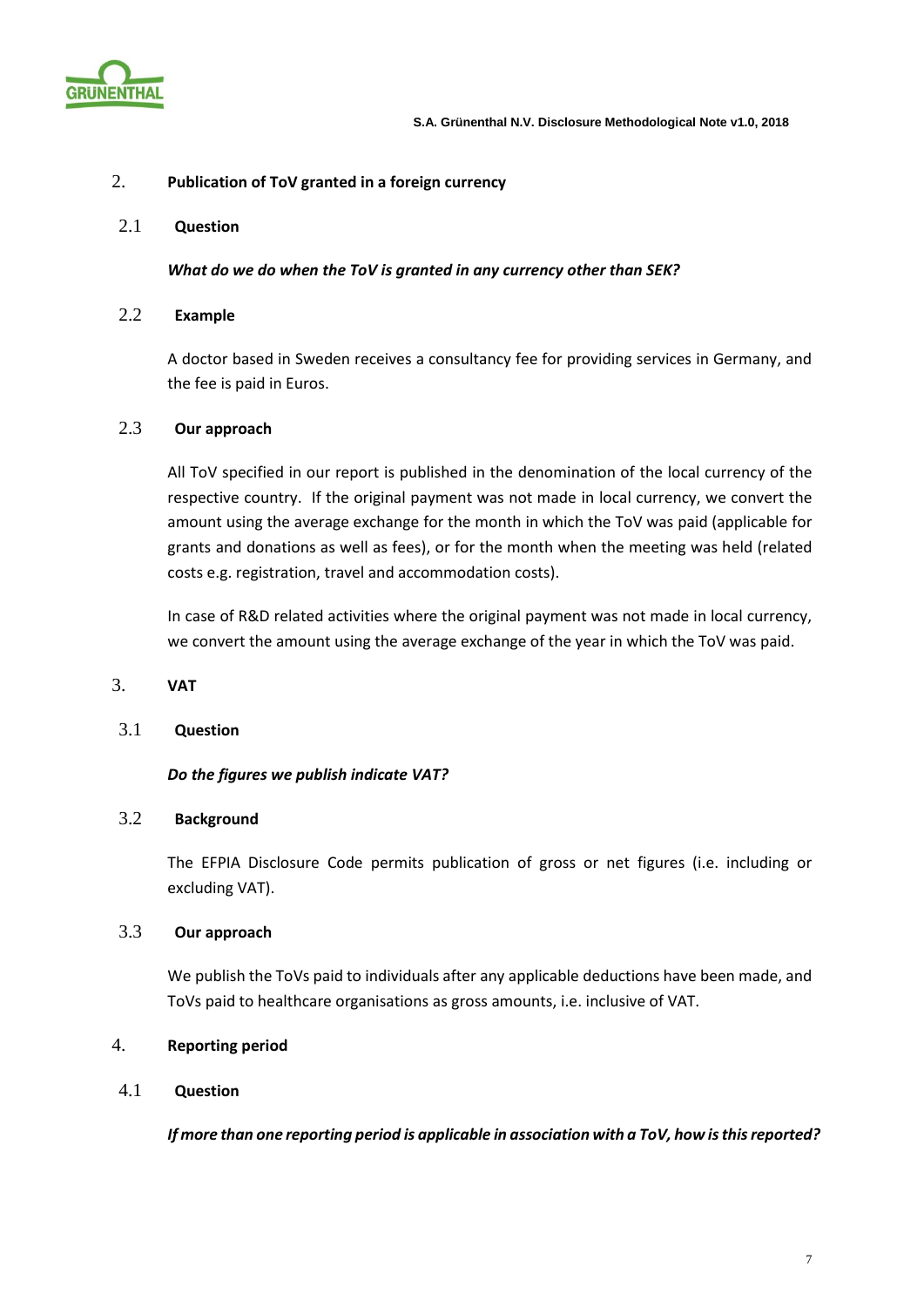

# 4.2 **Example**

This situation may arise in the event that a healthcare professional agrees during one reporting period to appear as a guest speaker at an event, but this event then actually takes place in the following reporting period. Another potential example is where a ToV is granted in one reporting period, but relates to an event taking place in the next or previous reporting period.

### 4.3 **Our approach**

We publish ToV according to the reporting period in which the ToV was actually granted / financially processed to the healthcare professional. All paid amounts related to grants and donations and fees are reported according to the year of the actual payment (even if this differs to the year in which the activity took place).

All meeting related costs (registration, travel and accommodation also in connection with a fee) are published according to the year in which the meeting took place.

If for any reason our internal accounting practices should change, we remain committed to ensuring all ToVs subject to publication are disclosed.

## <span id="page-7-0"></span>5. **Sponsoring payments made to more than one organisation**

#### 5.1 **Question**

*When we have a sponsoring agreement with several healthcare organisations, how is this reported?*

#### 5.2 **Our approach**

Generally, we publish details of ToVs on an individual basis in accordance with LIF's Ethical Rules for the Pharmaceutical Industry. If an individual ToV can be allocated *pro rata* to the known organisations, these shares are published under the name of the respective organisation.

If such an allocation is not possible, an assumption is made that each organisation receives an equal share and we publish this accordingly.

# <span id="page-7-1"></span>6. **ToVs to contract research organisations (CROs)**

#### 6.1 **Question**

*In the event of a ToV being granted to a contract research organisation (CRO), how is this reported?*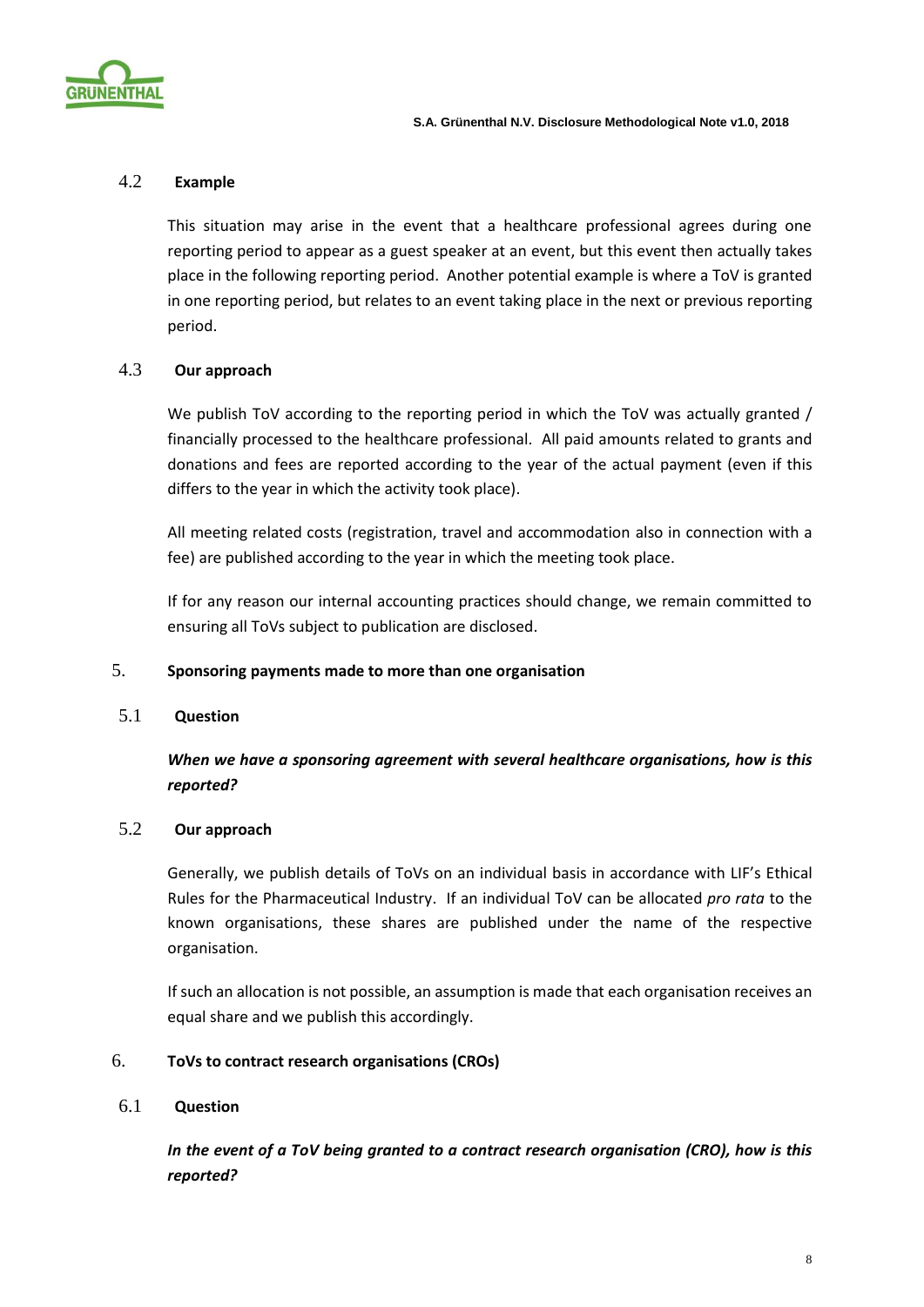

### 6.2 **Background**

Contract / clinical research organisations are research organisations that provide clinical study planning and execution services to companies in the pharmaceutical sector in return for payment.

### 6.3 **Our approach**

Generally, we do not publish details of any ToV granted to any CROs whose services we retain. The exceptions are those cases where:

- the CRO is comprised of healthcare professionals or has links to a medical institution (like a university hospital or a publicly-run organisation). In such case, the CRO is considered to be an organisation and details of any ToV granted to it will be published by us individually in accordance with the general regulations.
- the CRO is used to indirectly provide ToVs to healthcare professionals ("pass-through costs"). In such cases, we publish the individual details of each of these ToVs, indicating the relevant recipient healthcare professional in each case.

### <span id="page-8-0"></span>7. **Recording of ToVs granted to universities and other educational establishments**

# 7.1 **Question**

# *If ToVs are granted to universities and other educational establishments, how are these reported?*

#### 7.2 **Our approach**

Generally speaking, any ToV we may grant to universities and other educational establishments are not covered by EFPIA. We only publish details of such ToVs in the event that they indirectly find their way to a healthcare organisation, such as a university hospital, or one or more healthcare professionals. In such cases, we publish the details of each of those ToV under the name of the university or other educational establishment to which they were granted.

# <span id="page-8-1"></span>8. **Indirect payment of ToV to healthcare professionals**

# 8.1 **Question**

*If ToVs are paid to healthcare professionals indirectly via third parties, how are these reported?*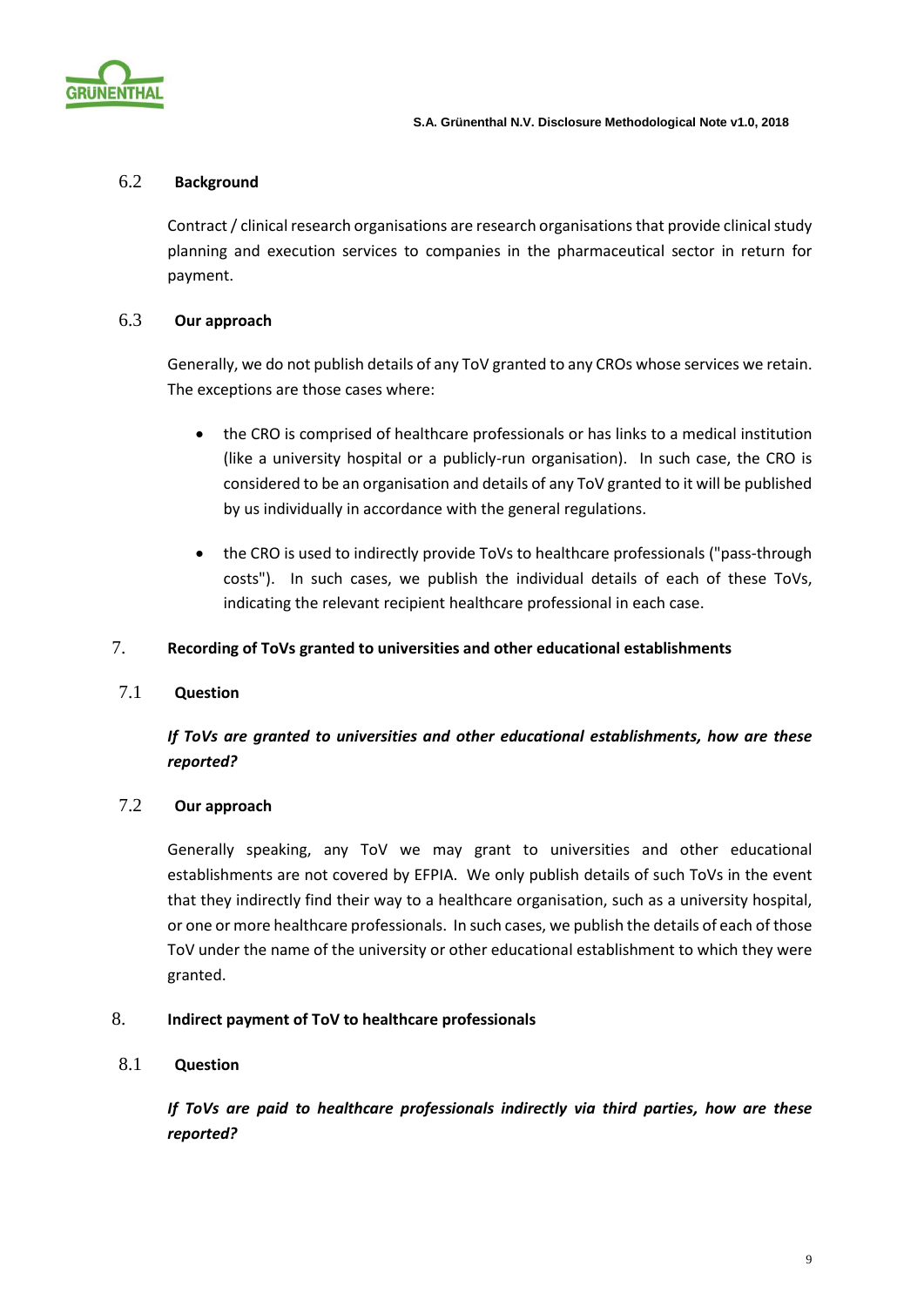

# 8.2 **Our approach**

In the event that we become aware that ToVs granted by us to a third party have been passed on to healthcare professionals, or those persons have benefitted from such, we will generally publish the details of each of those ToV under the name of the relevant healthcare professional.

### <span id="page-9-0"></span>9. **Transport costs for joint transportation**

# 9.1 **Question**

*When there are transport costs for the transportation of groups of healthcare professionals, how are these reported?*

# 9.2 **Background**

Grünenthal is committed to transparently disclosing as much information with regards travel as possible.

### 9.3 **Our approach**

When exact costs can be assigned to an individual, this will be done so and reported against that individual. In the event that there is a group cost, and a breakdown of costs per individual cannot be determined, the aggregated cost will be divided amongst the group and the proportion of cost assigned to each individual; this will be disclosed accordingly.

## <span id="page-9-1"></span>**III. QUESTIONS ON THE DATA FORMS**

#### <span id="page-9-2"></span>1. **Donations – publication of ToV granted to hospitals or clinics**

1.1 **Question**

#### *When donations are made to hospitals or clinics, how are these reported?*

#### 1.2 **Examples**

It is possible in this case that the donation will be made to a hospital or clinic as a whole, or to a department or unit within that institution, such as the oncology unit.

# 1.3 **Our approach**

In the event that the donation is clearly intended for a specific department or unit within a hospital, we will publish details of the donation and against the specific department. In the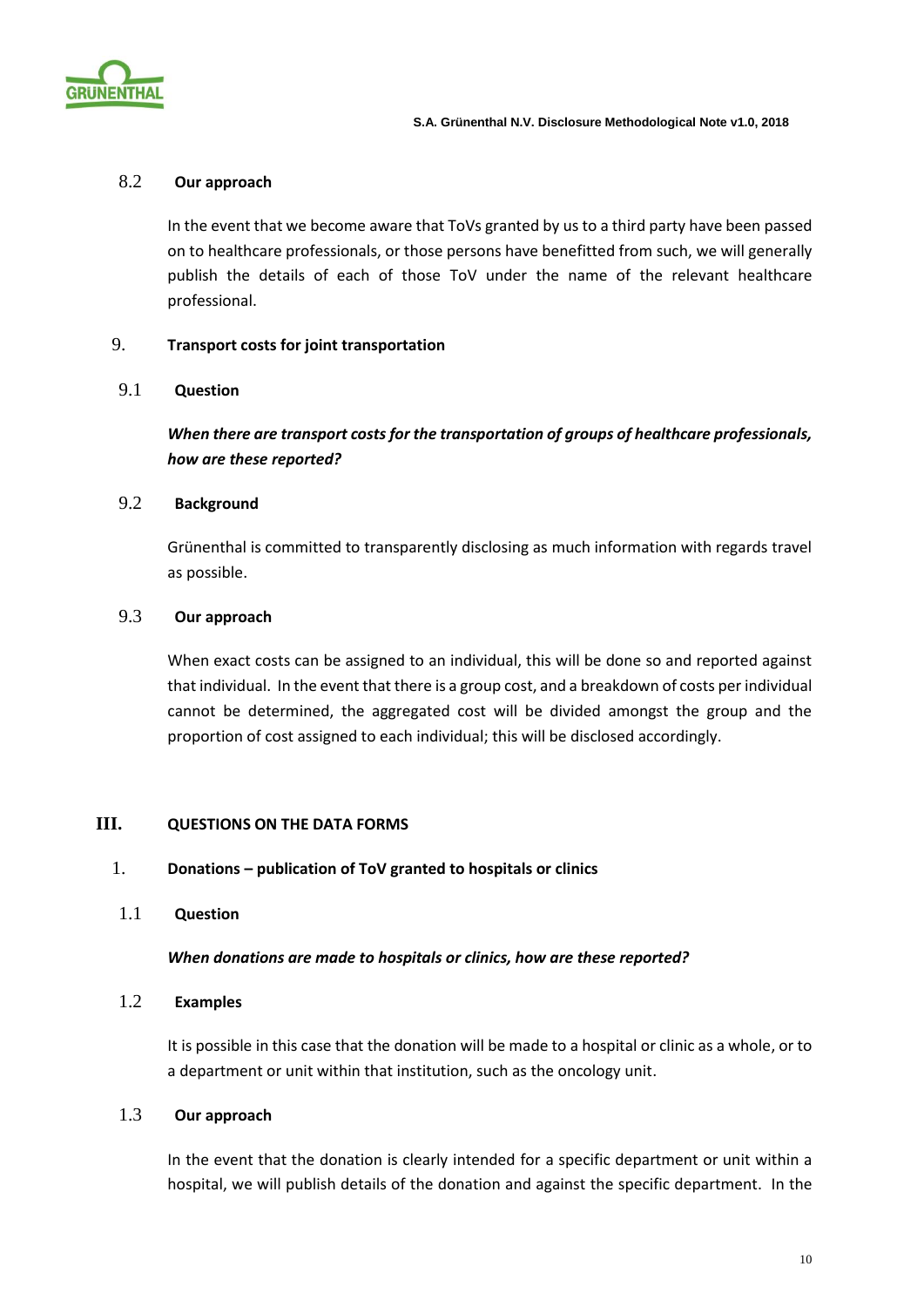

event that the donation is made to the hospital as an entity, we will publish the details against the name of the hospital.

Grants and donations to patient organisations are disclosed separately on our website [www.grunenthal.se.](http://www.grunenthal.se/) We additionally disclose other corporate donations to charitable organisations and our local community that are neither HCOs nor patient organisations on our website in the interests of transparency.

### 1.4 **Question**

#### *When ToVs are made in relation to sponsoring agreements, how are these reported?*

### 1.5 **Background**

When ToVs are made in relation to sponsoring of events, these are reported within the 'Sponsorship agreements with HCOs' section of the report.

#### 1.6 **Our approach**

The related ToV is published in the reporting period when the payment was made, even if the related activity (i.e. sponsored event) took place in another year.

#### <span id="page-10-0"></span>2. **Continuous professional development events – definition**

### 2.1 **Question**

#### *What do we understand by continuous professional development events?*

# 2.2 **Our approach**

We classify any conventions, conferences, symposia etc. with a medical or scientific focus, or serving to further the training of healthcare professionals, as continuous professional development events.

#### <span id="page-10-1"></span>3. **Continuous professional development events – registration fees**

### 3.1 **Question**

*How are the fees we have assumed for healthcare professionals or organisations to attend external continuous professional development events reported?*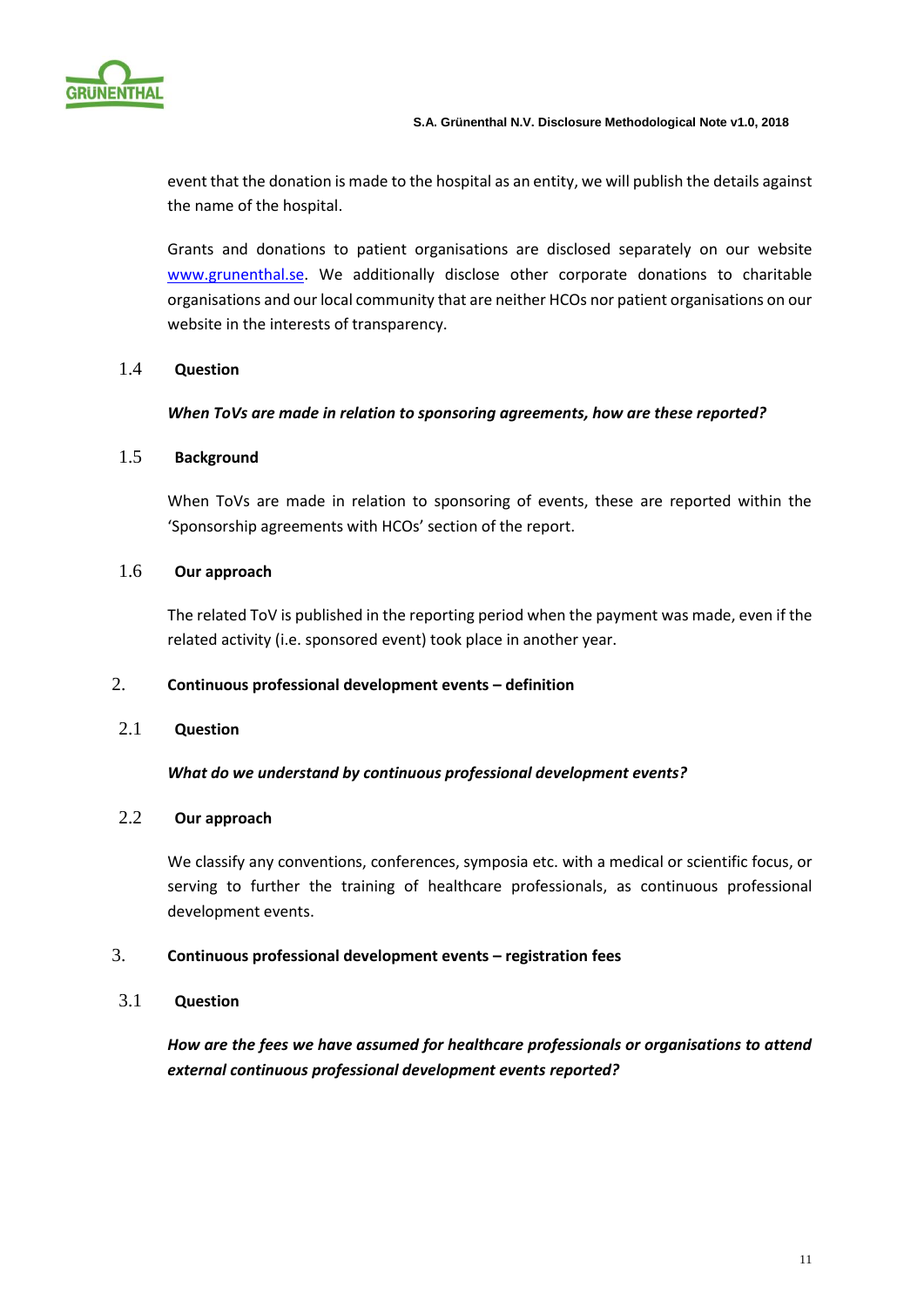

# 3.2 **Our approach**

We generally publish the payment of registration fees as a ToV to the relevant healthcare professionals in the section devoted to "registration fees". The total amount of such fees assumed during the reporting period is published for each individual healthcare professional.

## <span id="page-11-0"></span>4. **Continuous professional development events – travel and accommodation costs**

## 4.1 **Question**

*Which costs are published when we assume travel and accommodation costs relating to continuous professional development events?*

## 4.2 **Our approach**

We include all travel and accommodation costs in the report on a named basis unless they are related to group transfers and it is not possible to assign an individual ToV, in which case the total costs are averaged and assigned to each recipient. Accommodation costs for groups of healthcare professionals will be averaged across all supported attendees per night, and may not represent the exact cost of a specific room.

#### <span id="page-11-1"></span>5. **Continuous professional development events – organisation by an events agency**

### 5.1 **Question**

# *In the event that a continuous professional development event is organised by an events agency, what ToVs are published?*

# 5.2 **Our approach**

If an event (convention, conference, symposium etc.) led by a HCO is organised by an events agency and associated ToVs are paid to that agency, we will publish details of such ToV against the name of the organising responsible body (HCO).

### <span id="page-11-2"></span>6. **Continuous professional development events – costs for internal events**

### 6.1 **Question**

#### *How are costs for internal continuous professional development events published?*

# 6.2 **Our approach**

In the event that we charge a registration fee for one of our own internal continuous professional development events and waive it for certain healthcare professionals, we will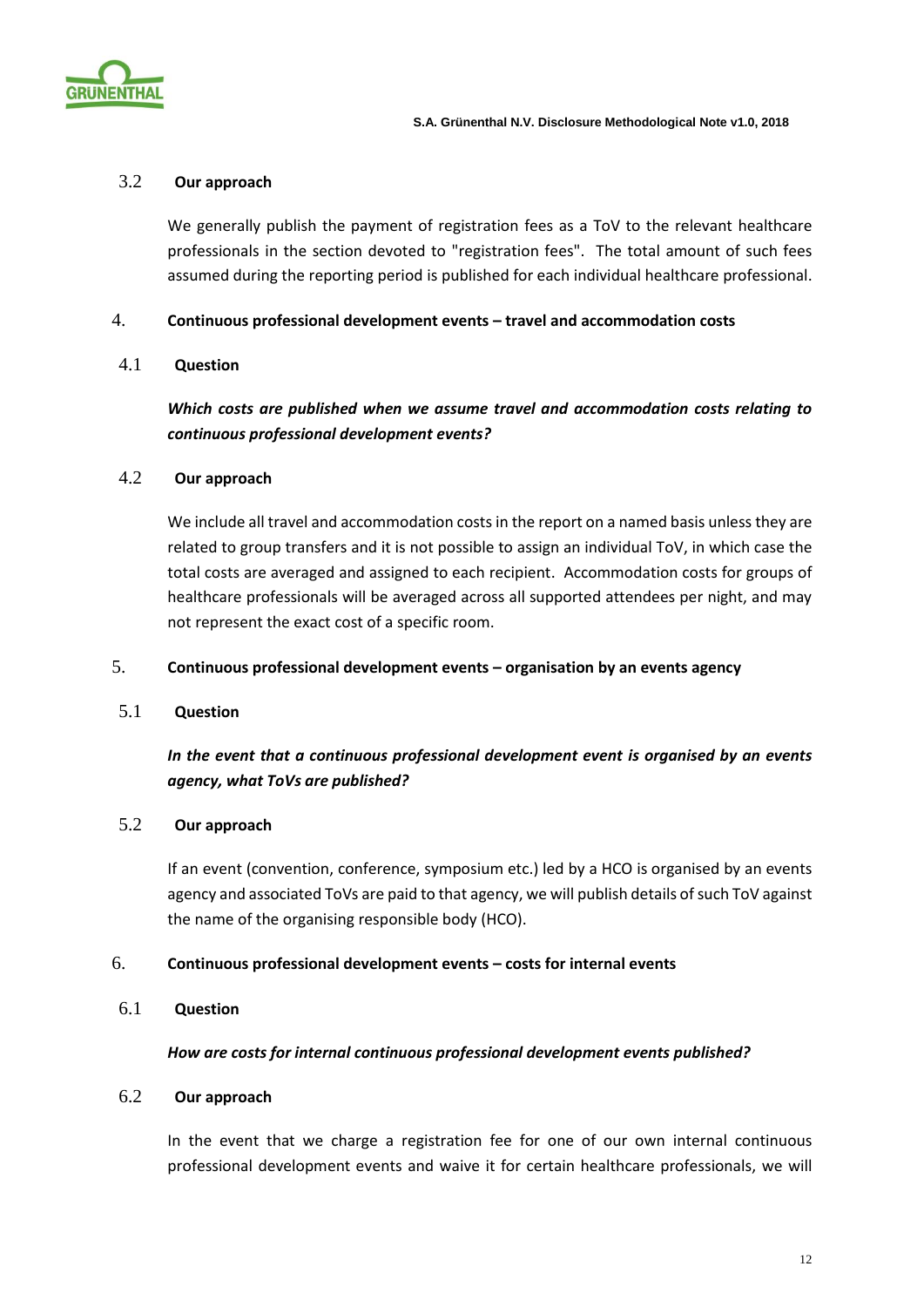

publish this as a ToV granted to the relevant professional. In the event that we assume the travel and accommodation costs for those persons attending our internal continuous professional development events, details of such will be published specifying the name of the relevant healthcare professional in the category provided for this purpose.

## <span id="page-12-0"></span>7. **Service and consultancy fees – definition**

### 7.1 **Question**

### *Which ToV do we record as service and consultancy fees?*

## 7.2 **Background**

All fees associated with the provision of a service or other consultancy activities (other than those associated with R&D activities) are disclosed within the 'Fee for service and consultancy' section of the report.

# 7.3 **Our approach**

Under the category service and consultancy fees, we record all fees unless they are related to R&D which are disclosed in an aggregate form.

### <span id="page-12-1"></span>8. **Service and consultancy fees – reimbursement of expenses**

# 8.1 **Question**

# *When expenses are reimbursed in connection with service and consultancy fees, how are these reported?*

## 8.2 **Background**

In terms of ToV falling under the category "service and consultancy fees", the data template allows for reporting of any expenses reimbursed in addition to and separately from the fee itself. These expenses may include travel and accommodation costs.

# 8.3 **Our approach**

All expense costs associated with a named individual are disclosed, and the average of aggregated costs are disclosed when more specific data is unavailable.

# 8.4 **Question**

#### *When ToVs are associated with R&D activities, how are these reported?*